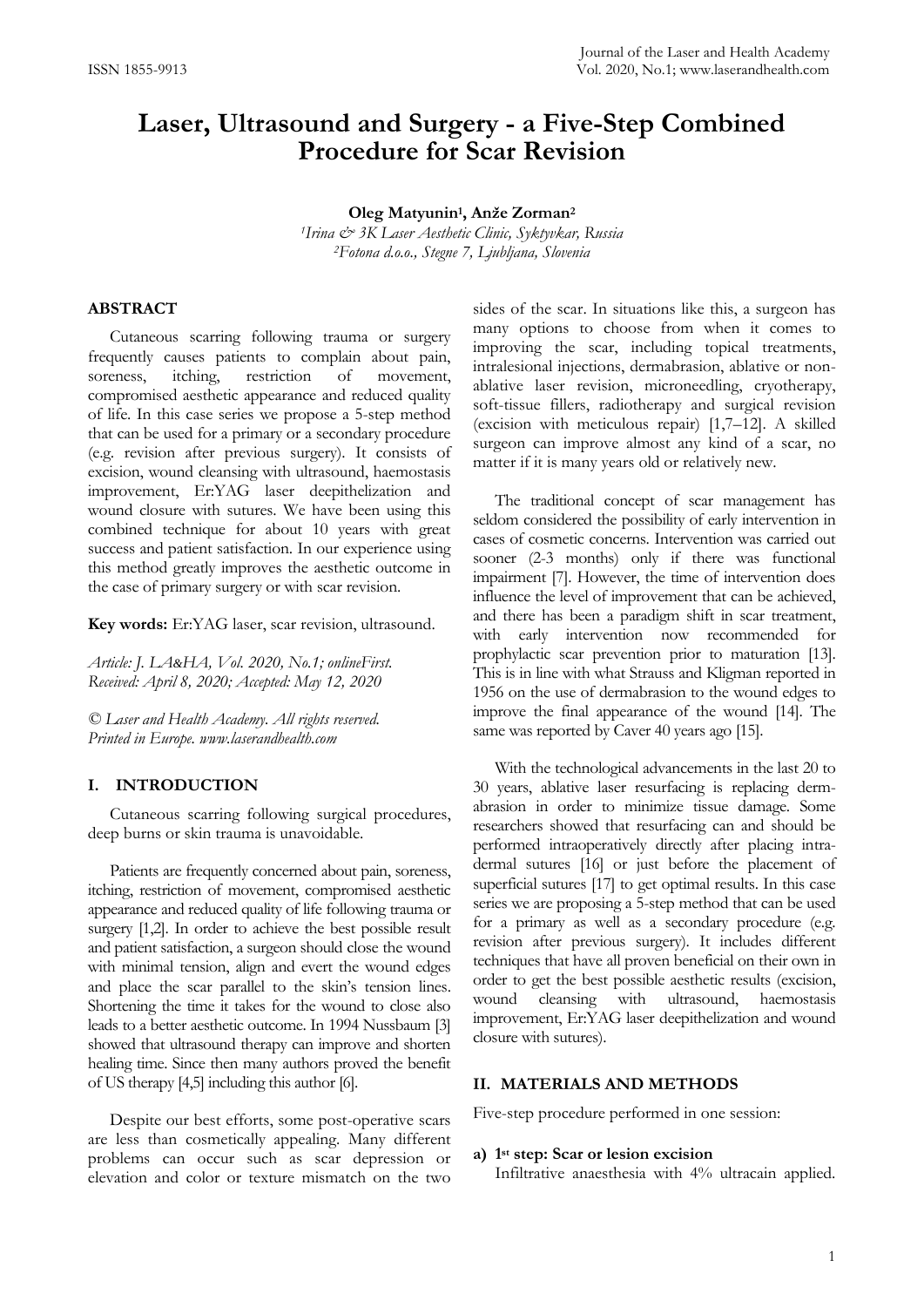The scar or lesion is excised with a scalpel. The surrounding tissue and/or skin graft are prepared in a way to allow a good approximation of the wound edges and minimal tissue stretching after suturing.

## **b) 2nd step: Wound cleansing**

Antiseptic solution (chlorhexidine or Miramistin) is applied on a sterile cotton gauze ball and placed onto the wound bed. The tip of the handpiece of the ultrasound device (VarioSurg, NSK, Japan) is placed in contact with the cotton gauze ball. Ultrasonic treatment intensifies the anti-microbial action of antiseptics (patent for an invention №2180248 dated 10.03.2002).

## **c) 3rd step: Hemostasis improvement**

If there is bleeding in either the wound bed or wound edges, Nd:YAG laser (SP Dynamis, Fotona, Slovenia) is used to coagulate the blood vessels. In most cases, vessel occlusion can be achieved with one shot of Nd:YAG laser with 140 J/cm2, 25 ms pulse and 4 mm spot size, but if bleeding persists more shots can be done. After hemostasis is achieved, mobility of the wound edges should be checked and improved if there is tension when the edges are brought together. If needed, additional dissection of the wound edges should be considered.

# **d) 4th step: Laser deepithelialization and fractional drilling**

Deepitelization is done using Er:YAG laser (SP Dynamis, Fotona, Slovenia) with a circular spot size ranging from 2 to 3 mm, 15 Hz, 7 J/cm2 and MSP pulse. Multiple passes until the resurfaced area starts to turn "yellowish" are performed. Fractional resurfacing using the FS01 handpiece (81 micro columns, each around 250 um in diameter), 50 J/cm2, and 1 Hz and 3 passes are done so that the resulting coverage is around 15% of the whole area. This "drilling" allows improved tissue fluid drainage and creates a protective pseudo membrane on the wound surface.

# **e) 5th step: Wound suturing**

The wound is closed either with regular interrupted or with subdermal sutures using Ethilon 6-0 and antiseptic, and soothing ointment (e.g. Bepanthen, Bayer Germany) is applied over the resurfaced area. It is important to discourage the patient from removing the pseudo membrane film that forms over the next 24 hours on the area where laser resurfacing was performed.

After about a week, reepithelization will occur from the edges and the wound/scar will start to "sink" into the surrounding. The area should be covered with silicone plaster for the next 1-3 months and protected against sun (SPF 50 cream) especially with skin of color.

# **III. CASES**

## **a) Case 1**

A 27-year-old female patient came to the clinic with complaints about a scar and lesion on her forehead. She had a similar looking lesion at the same place on her forehead about 2 years ago and had it removed at another clinic, but it now recurred. The lesion was elevated, round, about 1 cm in diameter, mobile and painless. A whitish scar was also present on each side of the lesion. A diagnosis of atheroma recurrence was established. A 5-step procedure as described above was performed. Sutures were removed on the 10th day after the procedure, and then silicone plaster during the night for 4 months was recommended. One year after the procedure, considerable improvement of the scar and an absence of atheroma were observed.



Fig. 1: Patient A, 27 years old: a - before, b - right after the surgery, c - before suture removal (scars "sink" in the epithelium), d - one year after the correction.

## **b) Case 2**

A 24-year-old female patient came to our clinic with complaints of a scar and traumatic tattoo in her facial area, which was a result of a car accident 6 months prior. At that time she received primary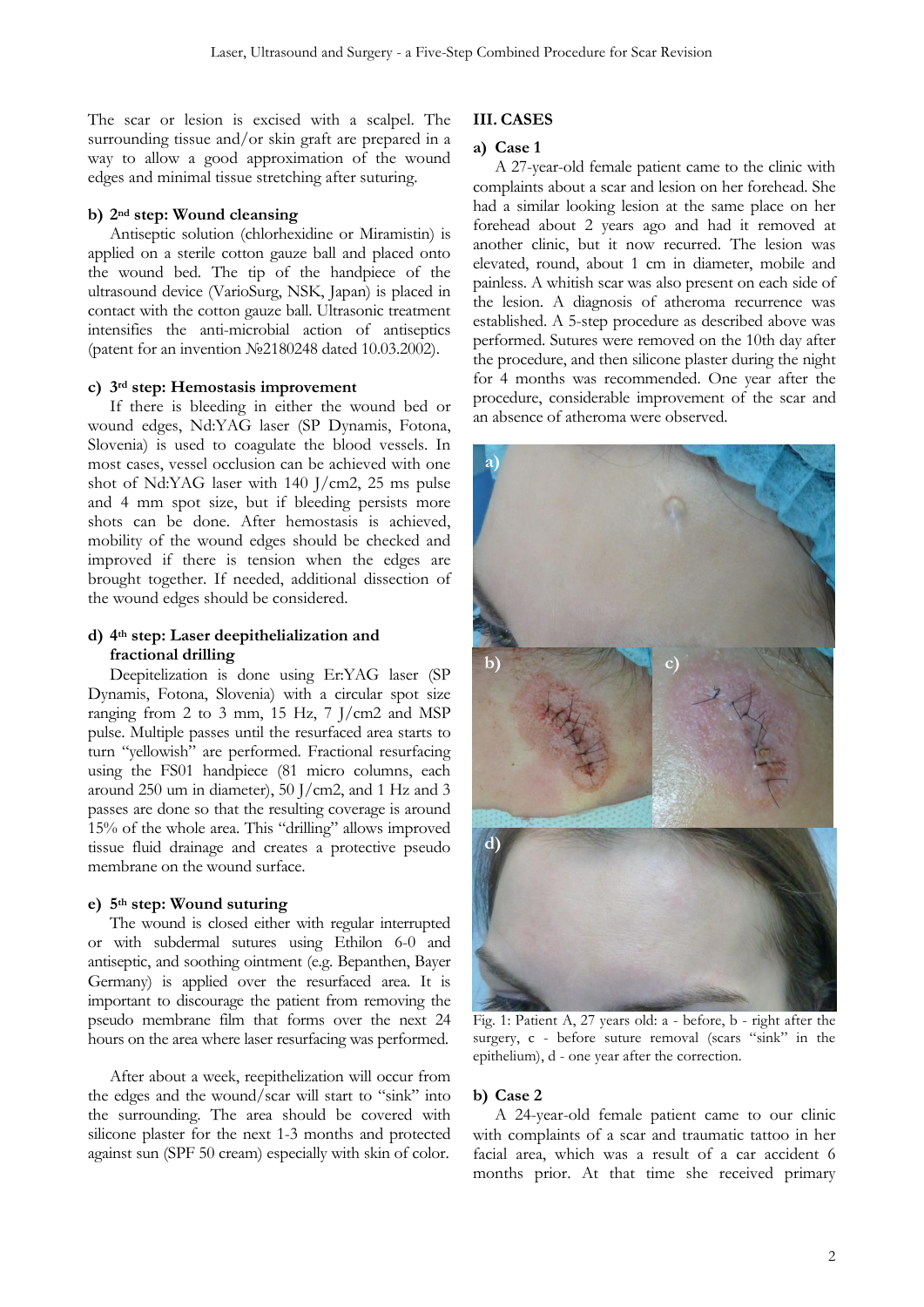surgical treatment at the emergency department. Upon closer examination a normotrophic scar in the right infraorbital area was noted. The scar was about 1.5 cm in length, had uneven edges, and was partly elevated with fragments of crushed asphalt that presented as a traumatic tattoo.



Fig. 2: Patient B., 24 years old: a - before scar tissue correction, b - right after laser abrasion, c - one year after laser abrasion, d right after application of the combined technique, e - before suture removal, f - 1 year after the combined correction.

We initially attempted to remove all the scarred and tattooed tissue with a combination of full beam and fractional resurfacing with Er:YAG (Fig 2). The scar improved cosmetically, but there were still fragments of asphalt embedded deeper in the tissue. Therefore, a

second session was scheduled. We used our multi-step procedure and this time excised all of the tissue that had asphalt fragments in it. At a one year follow-up, dramatic improvement was observed; there were no more visible asphalt fragments and scar was barely visible.

## **c) Case 3**

A 37-year-old patient came to our clinic with cosmetic complaints about the scar on her left cheek. The scar was the result of a large perforated wound that was treated at the emergency department after an accident at home. The scar was about 12 cm in length, depressed and poorly mobile. There was also paresis of the left facial nerve (r. Labialis superior). The treatment for this patient consisted of 5 sessions and took about 1.5 years all together. In the first stage the 5-step procedure previously described was performed. In the second stage, 4 sessions of full-beam and fractional Er:YAG resurfacing, subcision and PRP application were performed. Each session was between 1 and 2 months apart, depending on the healing process. A considerate improvement in the appearance of the scar was observed 1 year after the last treatment session.



Fig. 3: Patient C, 37 years old: a - before correction, b - right after the surgical excision of the scar, ultrasonic and laser treatment,  $c - 1.5$  years after the start of therapy.